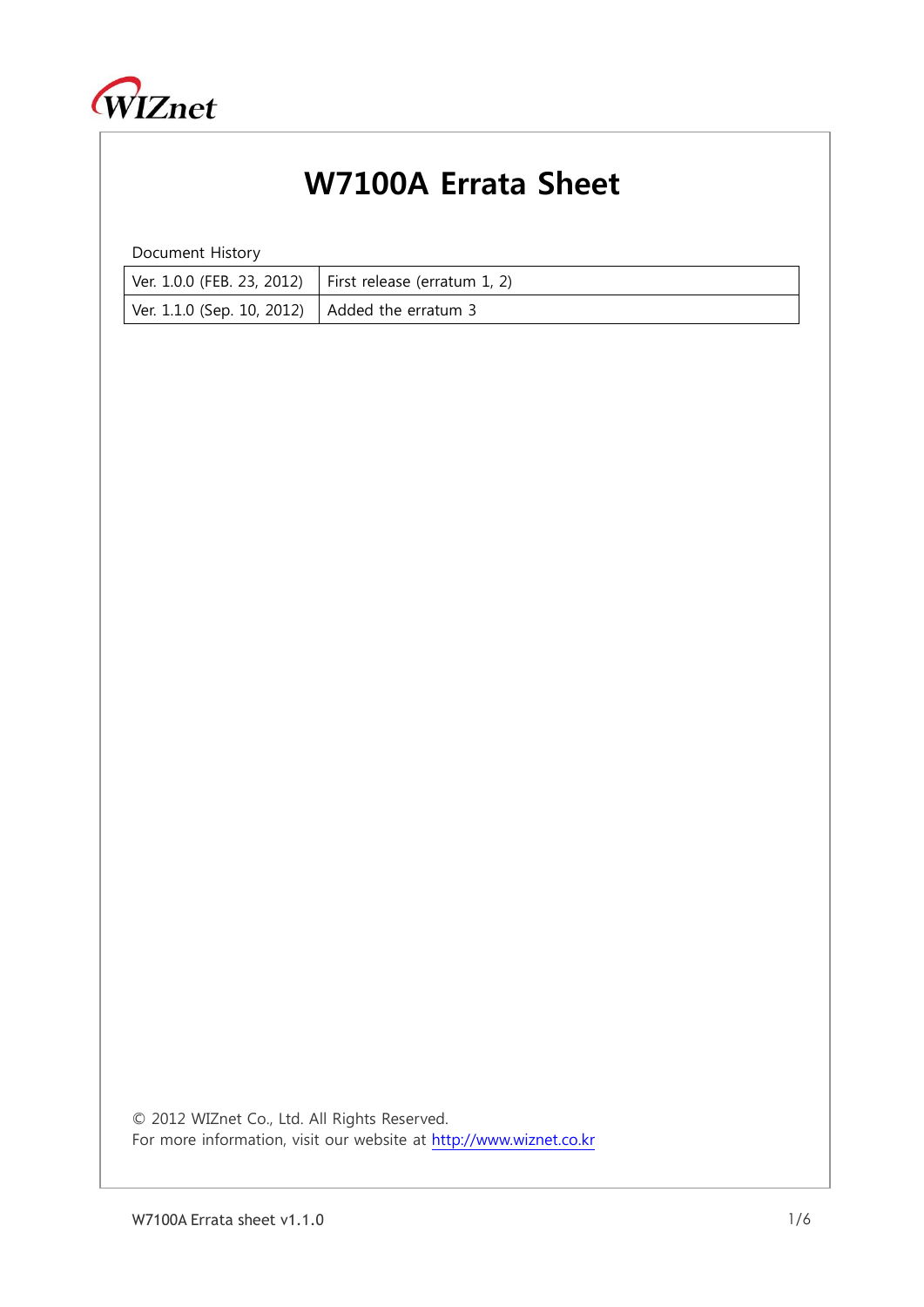

| Erratum 1   |                                                                                                                                                                                                                                                                                                                                                                                                                                                                                                                                                               |  |  |  |  |  |
|-------------|---------------------------------------------------------------------------------------------------------------------------------------------------------------------------------------------------------------------------------------------------------------------------------------------------------------------------------------------------------------------------------------------------------------------------------------------------------------------------------------------------------------------------------------------------------------|--|--|--|--|--|
| Phenomenon  | Source IP 주소가 "0.0.0.0" 인 Node에서 W7100A 칩에 ARP Request 패<br>킷을 전송하면 W7100A 칩은 올바른 Target IP 주소인 "0.0.0.0"가 아닌 저                                                                                                                                                                                                                                                                                                                                                                                                                                               |  |  |  |  |  |
|             |                                                                                                                                                                                                                                                                                                                                                                                                                                                                                                                                                               |  |  |  |  |  |
|             | 장된 Gateway IP 주소를 Target IP 주소로 ARP Reply 패킷을 전송하는 문제                                                                                                                                                                                                                                                                                                                                                                                                                                                                                                         |  |  |  |  |  |
|             | 가 있다.                                                                                                                                                                                                                                                                                                                                                                                                                                                                                                                                                         |  |  |  |  |  |
| Condition   | <b>ARP Request</b> ⊬<br>W7100A/W7100+<br>Normal Node⊬<br>IP: $192.168.1.2 \div$<br>IP: 0.0.0.0.<br>ARP Reply withe<br>Wrong Target IP address: 192.168.1.254 $\scriptstyle\leftrightarrow$ SN: 255.255.255.0 $\scriptstyle\leftrightarrow$<br>SN: 255.255.255.0e<br>GW: 192.168.1.254⊬<br>GW: 192.168.1.254+<br>Norm ally must be $0.0.0.0$ .<br>W7100A 칩 내부의 ARP 처리과정에서 통신할 Target IP주소가 "0.0.0.0"일<br>때, Subnet계산의 오류로 인해 Target IP 주소인 "0.0.0.0"을 다른 Subnet에<br>존재하는 IP 주소로 잘못 판단하여 Target IP주소를 저장된 자신의 Gateway<br>IP주소로 변경해서 ARP reply패킷을 전송하는 오류가 발생한다. |  |  |  |  |  |
|             |                                                                                                                                                                                                                                                                                                                                                                                                                                                                                                                                                               |  |  |  |  |  |
| Solution &  | 현재 이 오류 상황을 피하기 위해서는 Normal Node에서 IP 주소가                                                                                                                                                                                                                                                                                                                                                                                                                                                                                                                     |  |  |  |  |  |
| Recommendat | "0.0.0.0"인 상태에서는 ARP과정을 하지 않도록 한다. ARP과정은 자신의 IP                                                                                                                                                                                                                                                                                                                                                                                                                                                                                                              |  |  |  |  |  |
| ion         | 주소를 획득한 직후에 ARP 과정을 수행하도록 한다.                                                                                                                                                                                                                                                                                                                                                                                                                                                                                                                                 |  |  |  |  |  |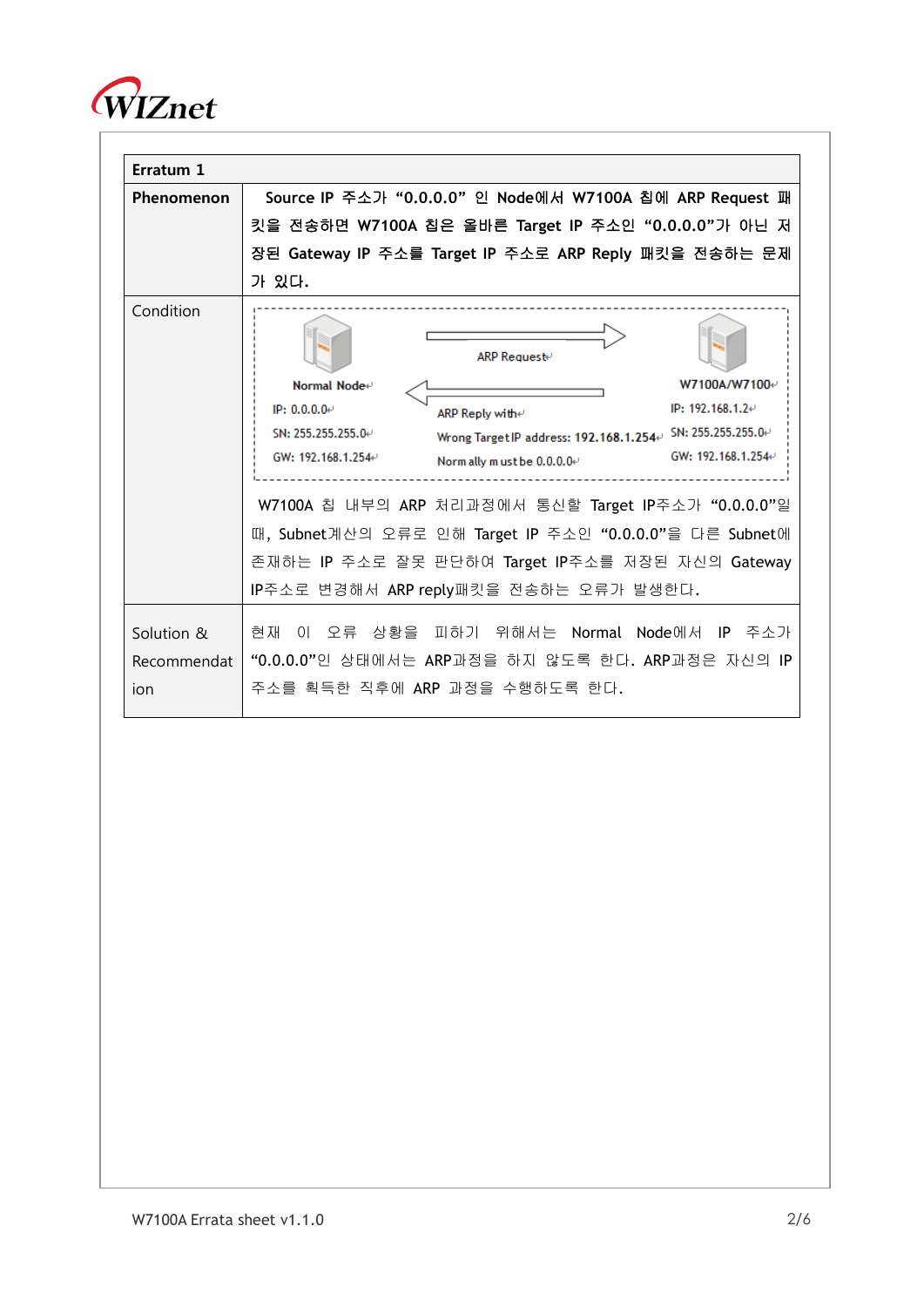

| Erratum <sub>2</sub>             |                                                                                                                                                                                                                                                                                                                                                                                                                                                                                                                                                                                                                                                                              |
|----------------------------------|------------------------------------------------------------------------------------------------------------------------------------------------------------------------------------------------------------------------------------------------------------------------------------------------------------------------------------------------------------------------------------------------------------------------------------------------------------------------------------------------------------------------------------------------------------------------------------------------------------------------------------------------------------------------------|
| Phenomenon                       | W7100A 칩에서 자신의 IP주소는 "0.0.0.0"으로 설정되어 있으며,<br>Gateway IP 주소와 Subnet mask 정보가 0이 아닌 값으로 설정되어 있는 상<br>황에서 네트워크상의 다른 Node에게 ARP Request패킷을 전송할 때, Target<br>IP address로 상대방 IP주소를 정확히 설정했음에도 불구하고 ARP 패킷의<br>Target IP address는 설정한 상대방 IP주소가 아닌 Gateway IP주소로 설정된<br>ARP Request 패킷을 송신하는 문제가 있다.                                                                                                                                                                                                                                                                                                                                                                              |
| Condition                        | Normal Node⊬<br>W7100A/W7100⊬<br>ARP Request with +<br>IP: $192.168.1.3\div$<br>IP: $0.0.0.04$<br>Wrong Target IP address: 192.168.1.254+<br>SN: 255.255.255.0-<br>SN: 255.255.255.0⊬<br>Norm ally must be $192.168.1.3\text{m}$<br>GW: 192.168.1.254<br>GW: 192.168.1.254<br>W7100A 칩 내부의 ARP 처리과정에서 자신의 source IP주소가 "0.0.0.0"일<br>때, Subnet계산오류로 인해 설정된 Target IP 주소를 보내지 못하고 Target<br>IP주소를 자신의 저장된 Gateway IP주소로 변경하여 ARP request 패킷을 전<br>송하기 때문에 전달 되어야 할 Normal node로 ARP Request 패킷이 전달되<br>지 않는다. 또한 같은 상황에서 Gateway IP 주소가 "0.0.0.0"일 경우,<br>Target IP 주소가 현재 Gateway 주소인 "0.0.0.0"으로 변경되어 ARP<br>request 패킷을 전송하게 되어 Target IP 주소로 패킷이 전달되지 않는 문제<br>가 발생하게 된다. |
| Solution &<br>Recommendat<br>ion | ARP Request with⊬<br>Change Wrong Source IP address: 0.0.0.0.<br>Normal Node⊬<br>W7100A/W7100+<br>To New Source IP address: 192.168.1.0₽<br>IP: 192.168.1.3⊬<br>IP: 192.168.1.0-<br>SN: 255.255.255.0⊬<br>SN: 255.255.255.0⊬<br>GW: 192.168.1.254⊬<br><b>ARP Reply</b> ⊬<br>GW: 192.168.1.254⊬<br>현재 이 오류 상황을 피하기 위한 방법은 ARP Request 메시지를 송신하기<br>전에 W7100A 칩의 IP 주소를 0.0.0.0 으로 설정하지 않고, Gateway 주소와<br>Subnet mask 값을 확인하여 현재의 Subnet 에 사용하지 않는 임의의 IP<br>주소를 Source IP 주소로 하여 ARP Request 를 전송하는 것이다<br>(ex > 192.168.1.0).<br>다만 이 masking 된 gateway 주소가 현재 네트워크 상에서 쓰이지 않는 IP                                                                                           |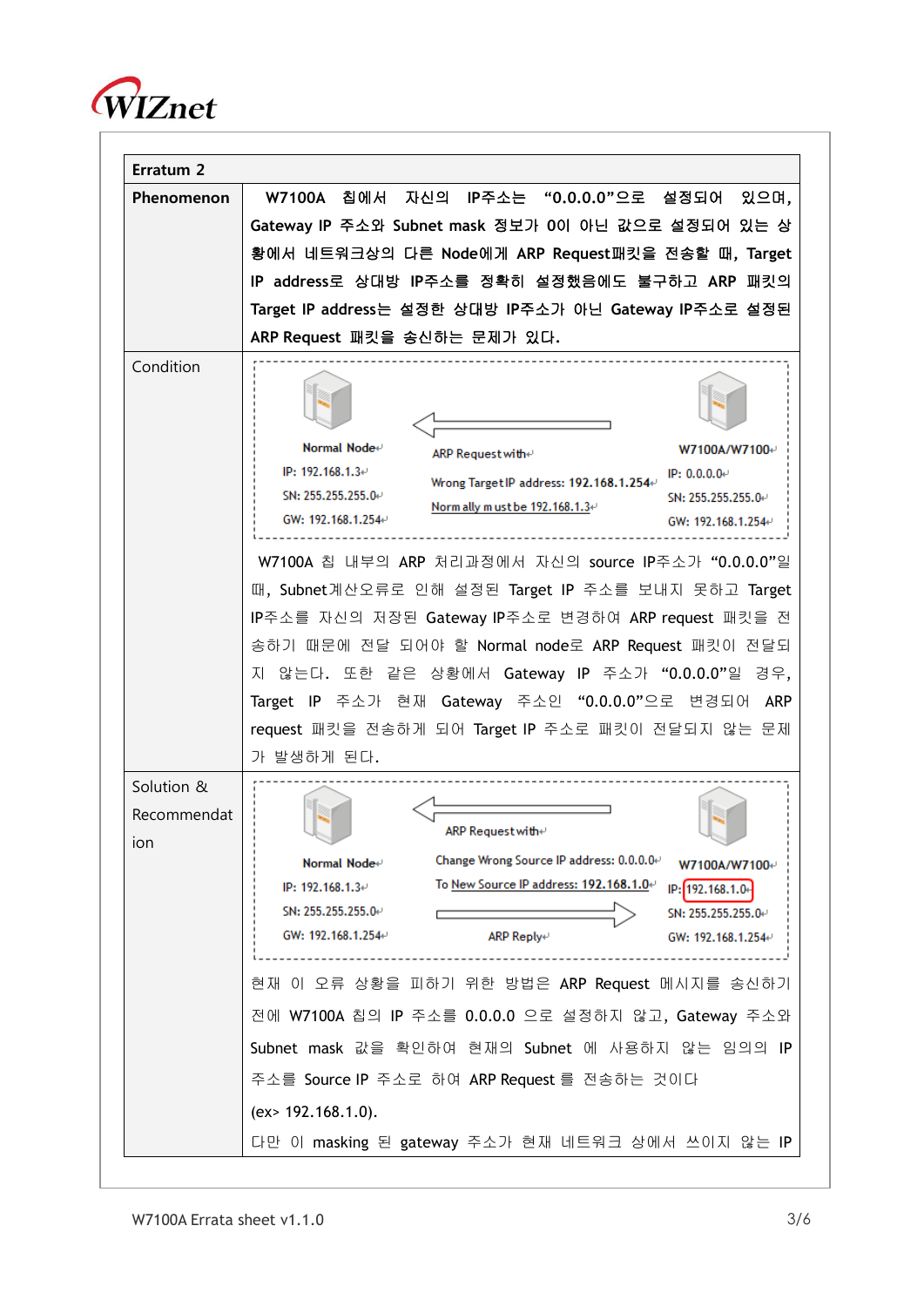

주소여야 한다. 이를 위해서 예제에선 잘 사용하지 않는 Subnet 내부의 XXX.XXX.XXX.0번 주소를 사용하였다.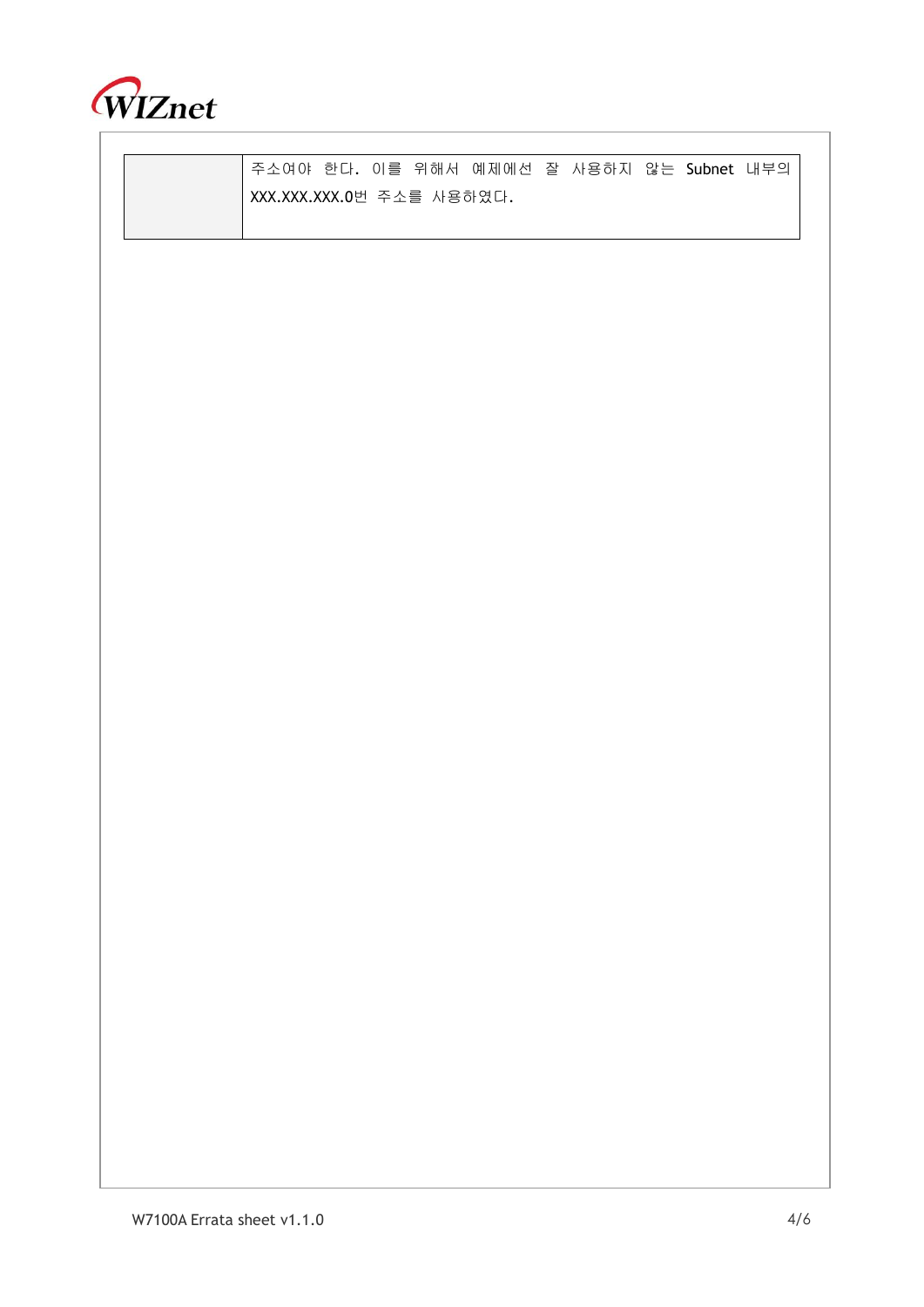